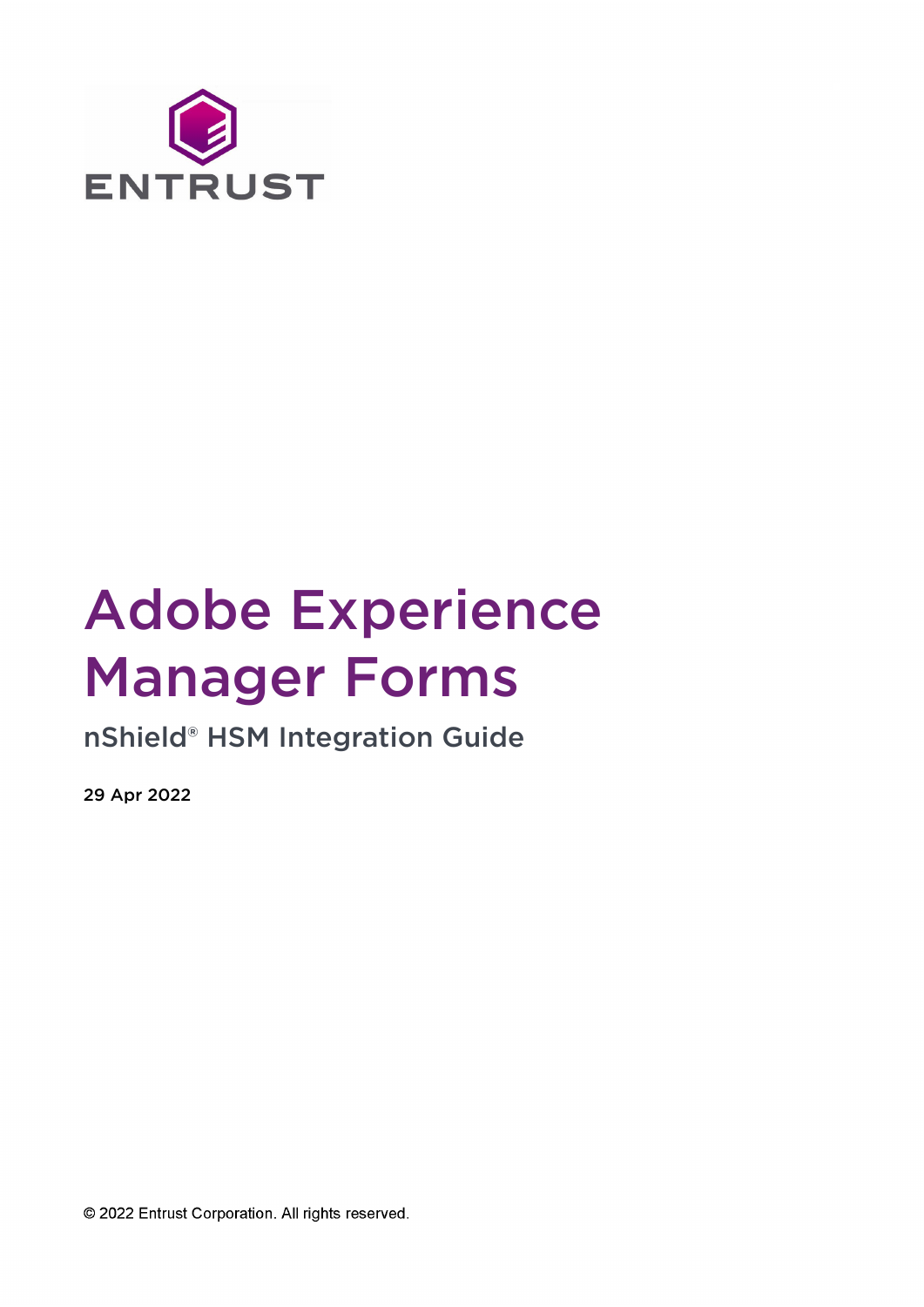## **Contents**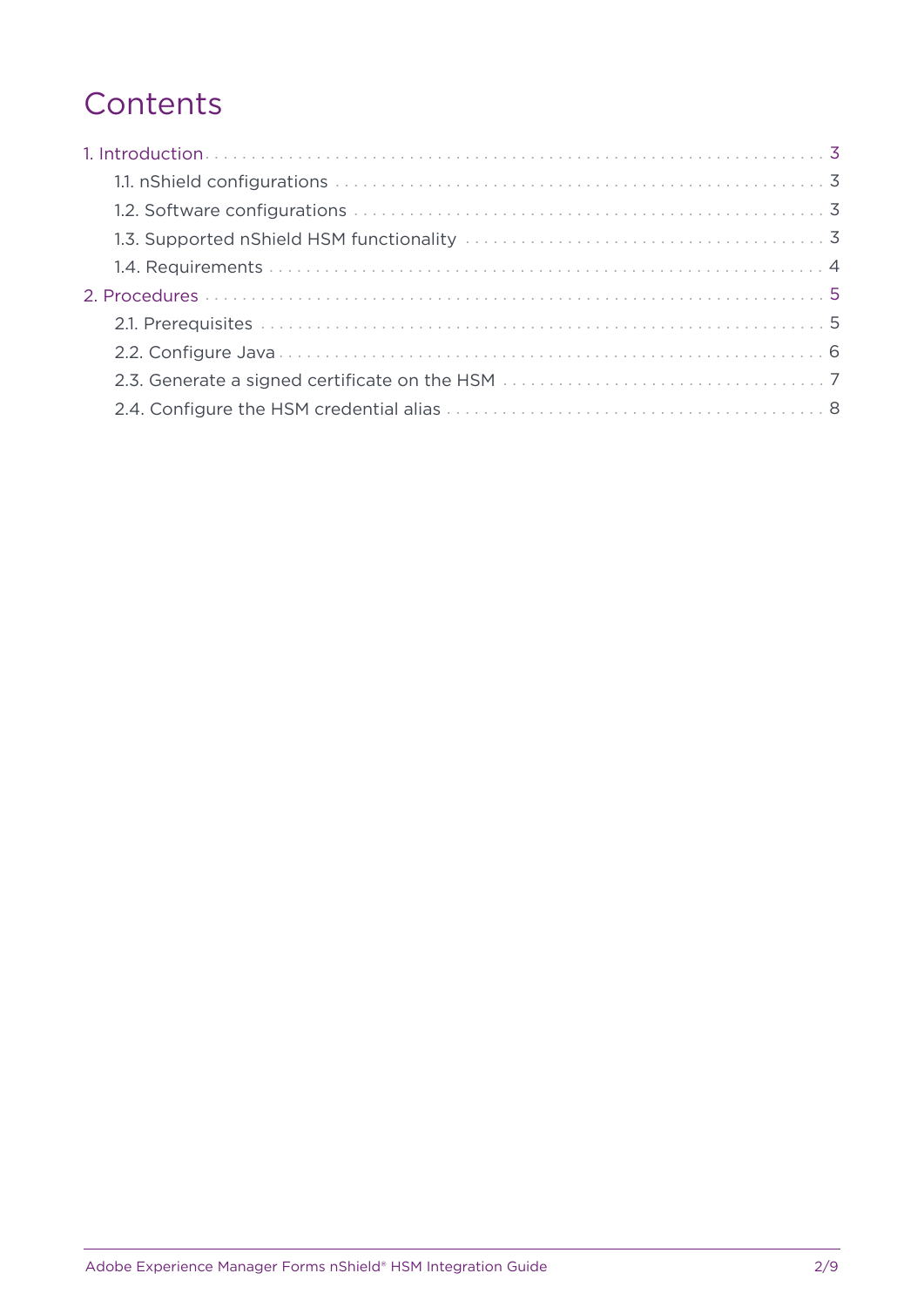# <span id="page-2-0"></span>1. Introduction

Adobe Experience Manager Forms is an end-to-end digital document solution that makes it possible to create responsive forms that customers can complete and securely e-sign. Digital signatures in AEM Forms can use credentials stored in an Entrust nShield HSM to apply server-side digital signatures.

## <span id="page-2-1"></span>1.1. nShield configurations

We have successfully tested the integration of an nShield HSM with Adobe Experience Manager Forms in the following configurations:

| nShield HSM | nShield Image | nShield Firmware | nShield Security<br><b>World Software</b> |
|-------------|---------------|------------------|-------------------------------------------|
| Connect XC  | 12.80.4       | 12.50.11         | 12.80.4                                   |
| Connect +   |               | 12.50.8          |                                           |

#### <span id="page-2-2"></span>1.2. Software configurations

We have successfully tested the integration of an nShield HSM with Adobe Experience Manager Forms using the AEM Forms on JEE deployment using the following versions:

| <b>Base OS</b>                       | Java | <b>AEM Forms</b> | <b>JBoss</b>              | <b>MSSQL Server</b> |
|--------------------------------------|------|------------------|---------------------------|---------------------|
| Windows Server JDK 1.8.0 321<br>2019 |      | 6.5.0            | Red Hat JBoss<br>FAP740GA | 2019                |

## <span id="page-2-3"></span>1.3. Supported nShield HSM functionality

| <b>Feature</b>           | <b>Support</b> |
|--------------------------|----------------|
| Module-only key          | Yes            |
| <b>OCS</b> cards         | Yes            |
| Softcards                | Yes            |
| nSaaS                    | Yes            |
| $FIPS 140-2$ Level 3 Yes |                |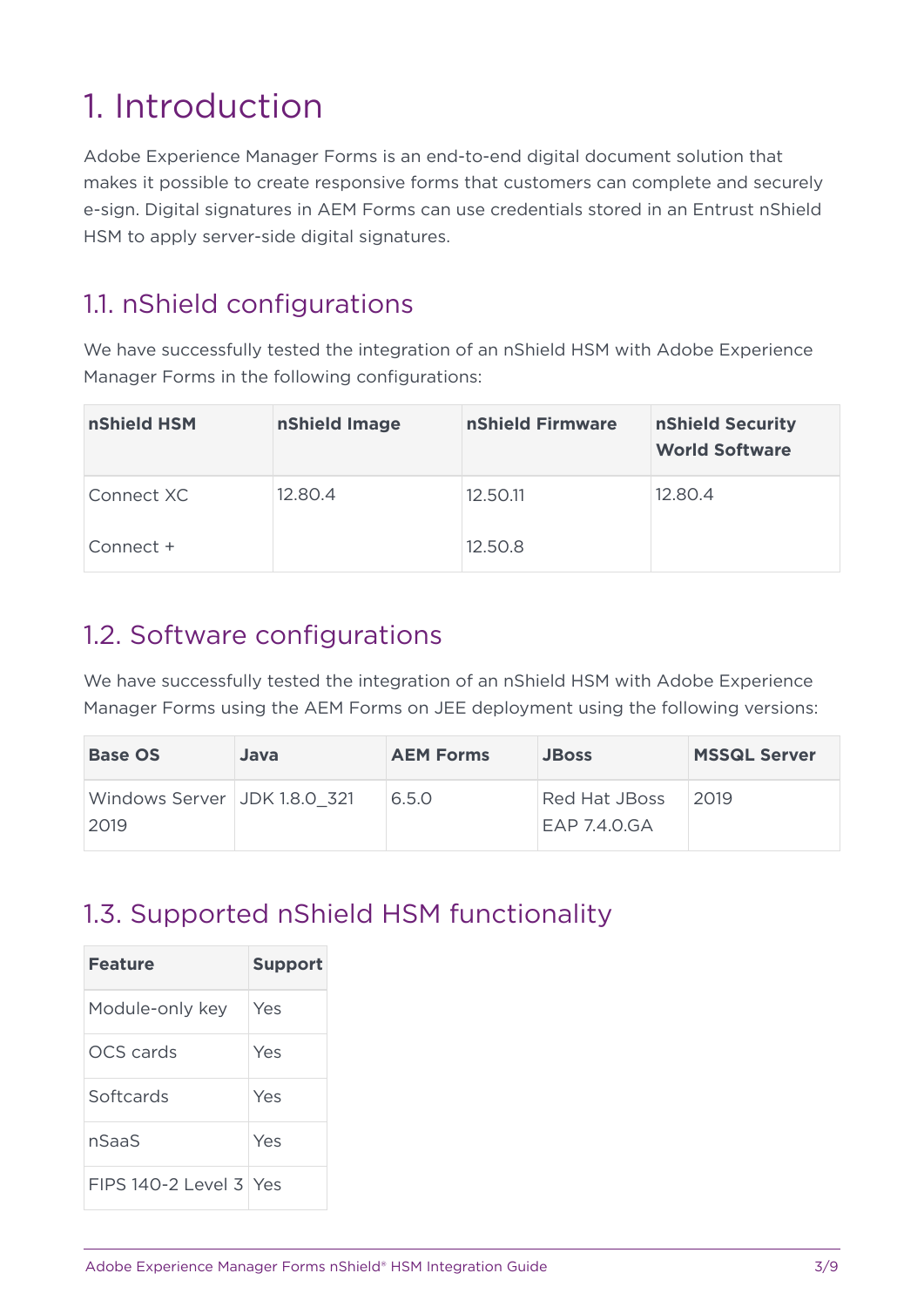### <span id="page-3-0"></span>1.4. Requirements

Before starting the integration process, familiarize yourself with the Adobe Documentation and Software Requirements along with nShield Documentation. The following include links to documentation for Adobe Experience Manager Forms used in this integration:

- [Supported Platforms for AEM Forms on JEE](https://experienceleague.adobe.com/docs/experience-manager-65/forms/install-aem-forms/jee-installation/aem-forms-jee-supported-platforms.html?lang=en)
- [Installing and Deploying Adobe Experience Manager Forms on JEE for JBoss](https://helpx.adobe.com/content/dam/help/en/experience-manager/6-5/forms/pdf/install-single-server-jboss.pdf)
- [Preparing to install AEM Forms \(Single Server\)](https://helpx.adobe.com/content/dam/help/en/experience-manager/6-5/forms/pdf/prepare-install-single-server.pdf)
- [Managing HSM credentials](https://experienceleague.adobe.com/docs/experience-manager-65/forms/administrator-help/manage-certificates-credentials/hsm-credentials.html?lang=en#)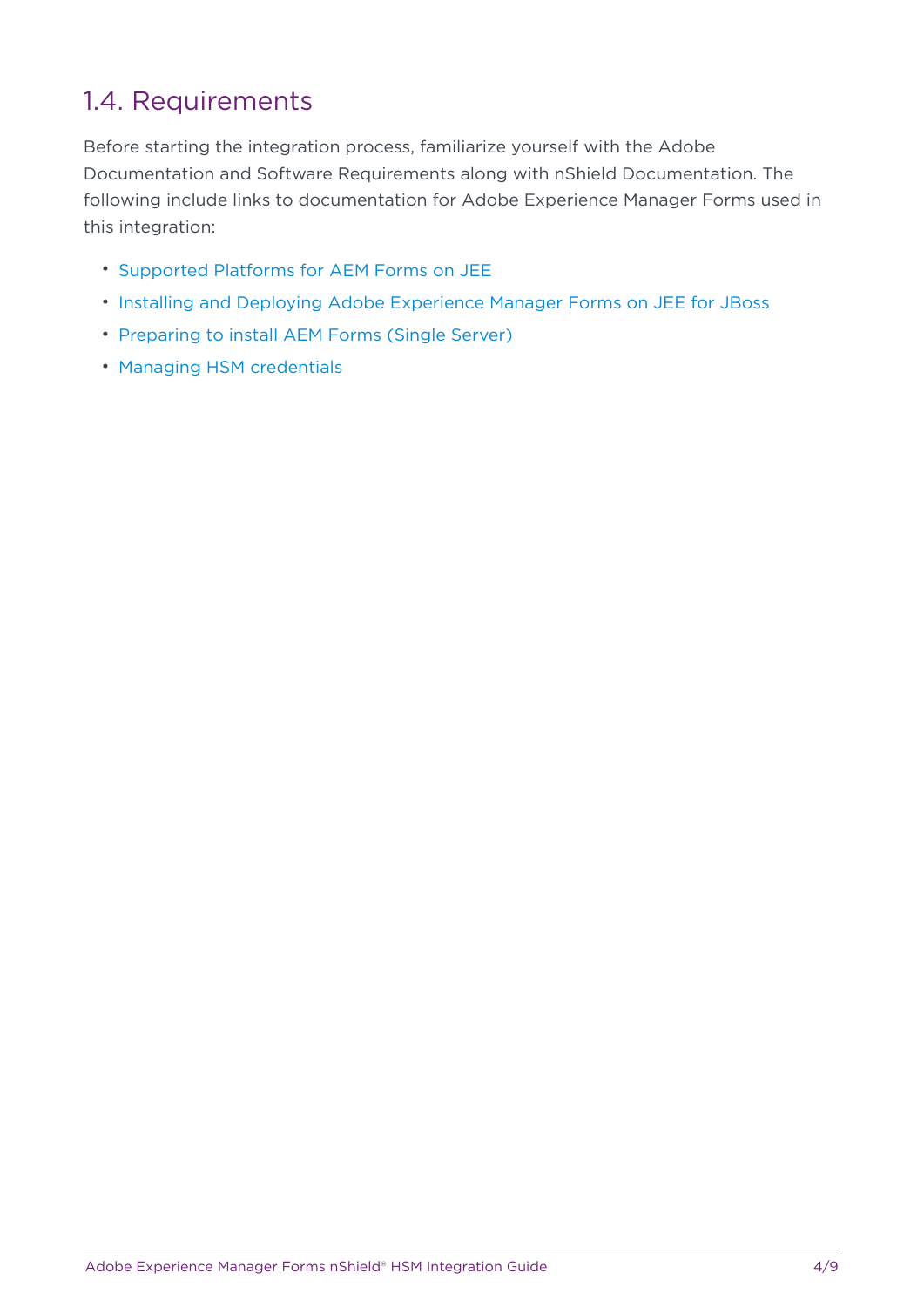# <span id="page-4-0"></span>2. Procedures

### <span id="page-4-1"></span>2.1. Prerequisites

Before you can use Adobe Experience Manager Forms with the nShield HSM, complete the following steps:

- 1. Install the Java Development Kit.
- 2. Set up the HSM client software on the machine where Adobe Experience Manager Forms will be installed. See the *Installation Guide* for your HSM.
- 3. Configure the HSM(s) to have the IP address of your host machine as a client.
- 4. Load an existing Security World or create a new one on the HSM.
- 5. Create or edit the cknfastrc file in nfast directory, and add one of the following two config settings:

Module protection:

CKNFAST\_FAKE\_ACCELERATOR\_LOGIN=1

OCS or Softcard protection:

CKNFAST\_LOADSHARING=1 CKNFAST\_NO\_ACCELERATOR\_SLOTS=1

Optional lines to enable debug:

```
CKNFAST_DEBUG=5
CKNFAST_DEBUGFILE=C:\pkcs11.log
```
6. Install Adobe Experience Manager Forms.

For instructions, see the Adobe Documentation.

Follow the Adobe documentation and set up AEM forms on a JEE deployment.

[Preparing to install AEM Forms \(Single Server\)](https://helpx.adobe.com/content/dam/help/en/experience-manager/6-5/forms/pdf/prepare-install-single-server.pdf)

When setting up, ensure that the user account has login permissions to the database server.

For more information on configuring and managing nShield HSMs, Security Worlds, and Remote File Systems, see the *User Guide* for your HSM(s).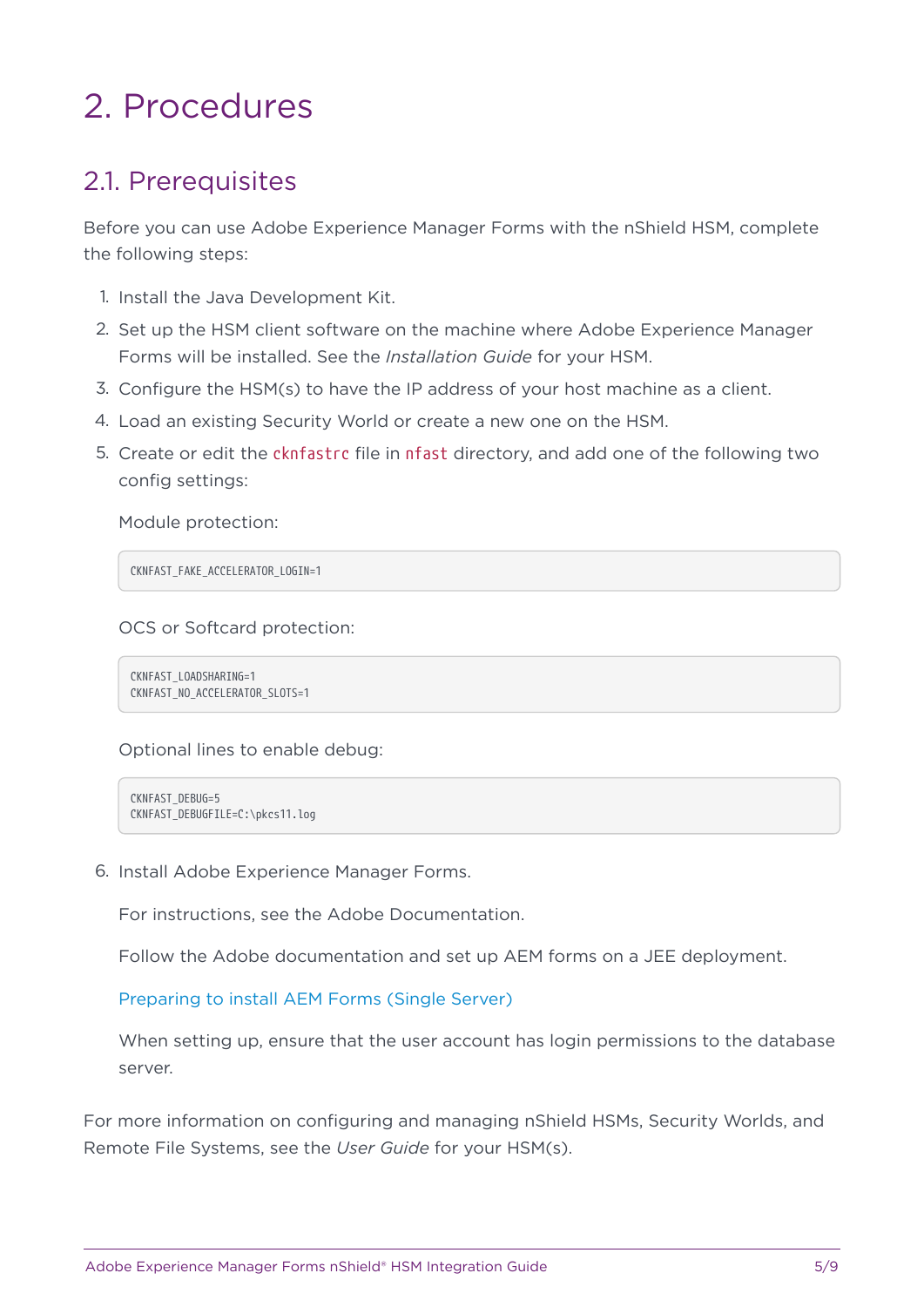#### <span id="page-5-0"></span>2.2. Configure Java

You have to configure Java for the nShield HSM before you can use the HSM with Adobe Experience Manager Forms Credentials.

1. Add lines to C:\ProgramData\nCipher\Key Management Data\config\config about privileged and non-privileged ports:

```
[server_startup]
...
priv_port=9001
nonpriv_port=9000
```
2. Set the path variables.

Open a command prompt as Administrator and run:

```
% setx JAVA_HOME "C:\Program Files\Java\jdk1.8.0_291"
% setx PATH "%PATH%;%JAVA_HOME%\bin";
```
3. Copy the nCipherKM.jar file to the extensions folder of your local Java Virtual Machine installation from the following directory:

%NFAST\_HOME%\java\classes

4. Paste the file in the following directory:

%JAVA\_HOME%\jre\lib\ext

- 5. Download the JCE Unlimited Strength Jurisdiction Policy Files from your Java VM vendor's Web site. The downloaded Java 8 file used in this interop was jce\_policy-8.
- 6. Extract and copy the extracted files local\_policy.jar and US\_export\_policy.jar into the security directory:

%JAVA\_HOME%\jre\lib\security

- 7. Edit %JAVA HOME%\jre\lib\security.
- 8. Add security.provider.1=com.ncipher.provider.km.nCipherKM to the top of the list of providers and shift the rest of the numbers down to keep them in ascending order.
- 9. Open a command prompt as Administrator and run:

% java com.ncipher.provider.InstallationTest

The output includes a list of providers and nShield JCE services.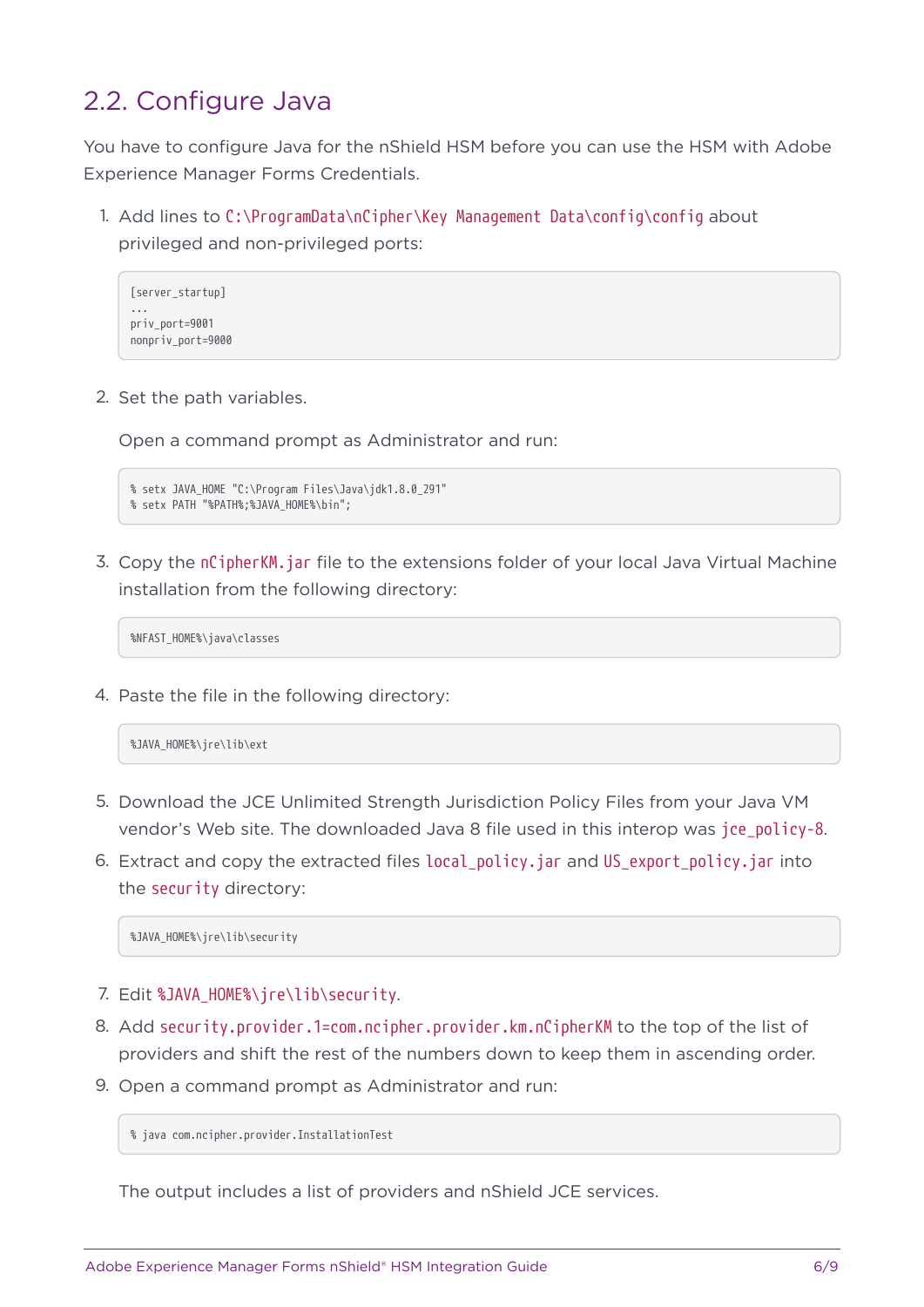Also check for the following phrases within the output:

Unlimited strength jurisdiction files are installed. The nCipher provider is correctly installed.

#### <span id="page-6-0"></span>2.3. Generate a signed certificate on the HSM

An nShield HSM will be used to generate a Certificate Signing Request to then be signed and imported. This certificate will be later used by AEM Forms Credentials.

If you are using FIPS 140-2 Level 3, PKCS #11 requires HSM OCS cards for FIPS authentication when you are importing the signed certificate. When you are running the ckcerttool command at a later step, you will have to insert the OCS card(s).

1. The following command can be used to generate an OCS or Softcard for the HSM:

```
% createocs -m1 -Q 1/1 -N <cardset_name>
% ppmk --new <cardset_name>
```
2. Open command prompt as administrator and run

#### Module protection:

% generatekey pkcs11 protect=module certreq=yes type=rsa size=2048 pubexp=65537 plainname=<key\_name> nvram=no

#### OCS protection:

```
% generatekey pkcs11 cardset=<cardset_name> protect=token certreq=yes type=rsa size=2048 pubexp=65537
plainname=<key_name> nvram=no
```
#### Softcard protection:

```
% generatekey pkcs11 softcard=<cardset_name> protect=softcard certreq=yes type=rsa size=2048 pubexp=65537
plainname=<key_name> nvram=no
```
- 3. Take note of the path to the key and the CSR.
- 4. Take the CSR file to a Certificate Authority and have it signed.
- 5. Take the generated signed certificate file and place it in the same directory where the CSR file was originally generated.
- 6. Open command prompt as administrator and run one of the following to import the signed certificate:

Module protection: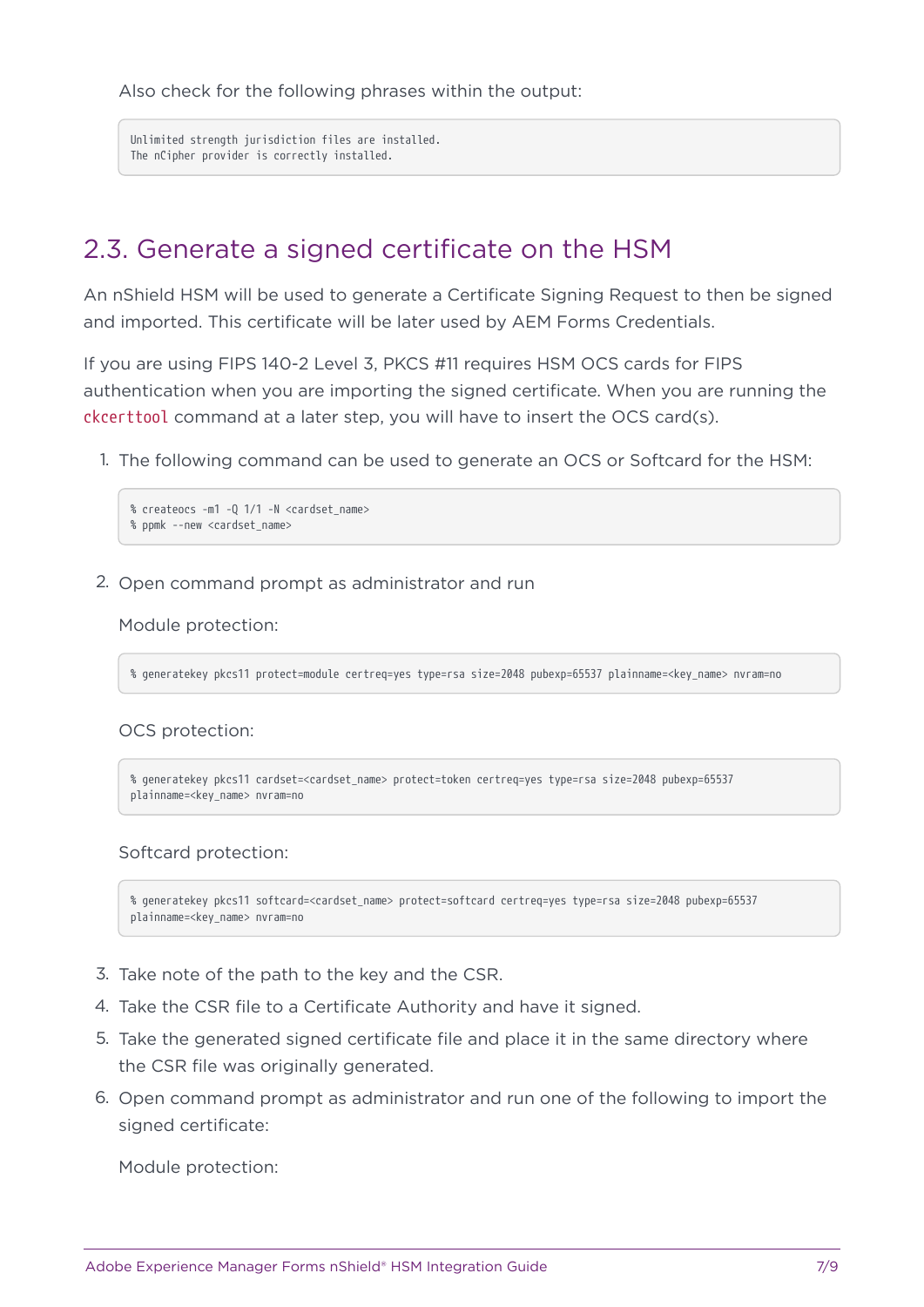% ckcerttool -c <cardset name> -f <signed\_cert\_filename> -k <identof the key, the part after pkcs11\_> -L <label\_for\_the\_key>

OCS and Softcard protection:

% ckcerttool -n -f <signed\_cert\_filename> -k <identof the key, the part after pkcs11\_> -L <label\_for\_the\_key>

OCS protection example:

```
% ckcerttool -c aemocs -f aemcertocs.cer -k ucdf5b8ad614c4790788582016043d54d23282013b-
fcc2027b509bf11dfff2d5e91c83229eb389b2c1 -L AEMocsprivateKey
```
#### <span id="page-7-0"></span>2.4. Configure the HSM credential alias

If you completed the previous steps while the Application Server was running, you might need to restart the Application Server before you configure the HSM credential alias because AEM Forms might not recognize the HSM certificate yet.

- 1. Open the administrative console of AEM Forms in a web browser at http://localhost:8080/adminui.
- 2. Select **Settings**.
- 3. Select **Trust Store Management**.
- 4. Select **HSM Credentials**.
- 5. Enter a **Profile Name** for the HSM.
- 6. Enter the path of the pkcs11 library:

C:\Program Files\nCipher\nfast\toolkits\pkcs11\cknfast.dll

7. Select **Test HSM Connectivity**.

A success message **HSM is available** appear.

- 8. For the **Token Name**, select accelerator for module protection or the card set name for OCS/Softcard protection.
- 9. The corresponding **Slot ID** and **Slot List Index** values will be selected automatically.
- 10. For the **Token Pin**, enter the administrator card passphrase if you are using module protection. If you are using OCS cards or Softcard protection, enter their passphrase.
- 11. Select **Next**.
- 12. Select the HSM's **Credentials**.
- 13. Select **Save**.